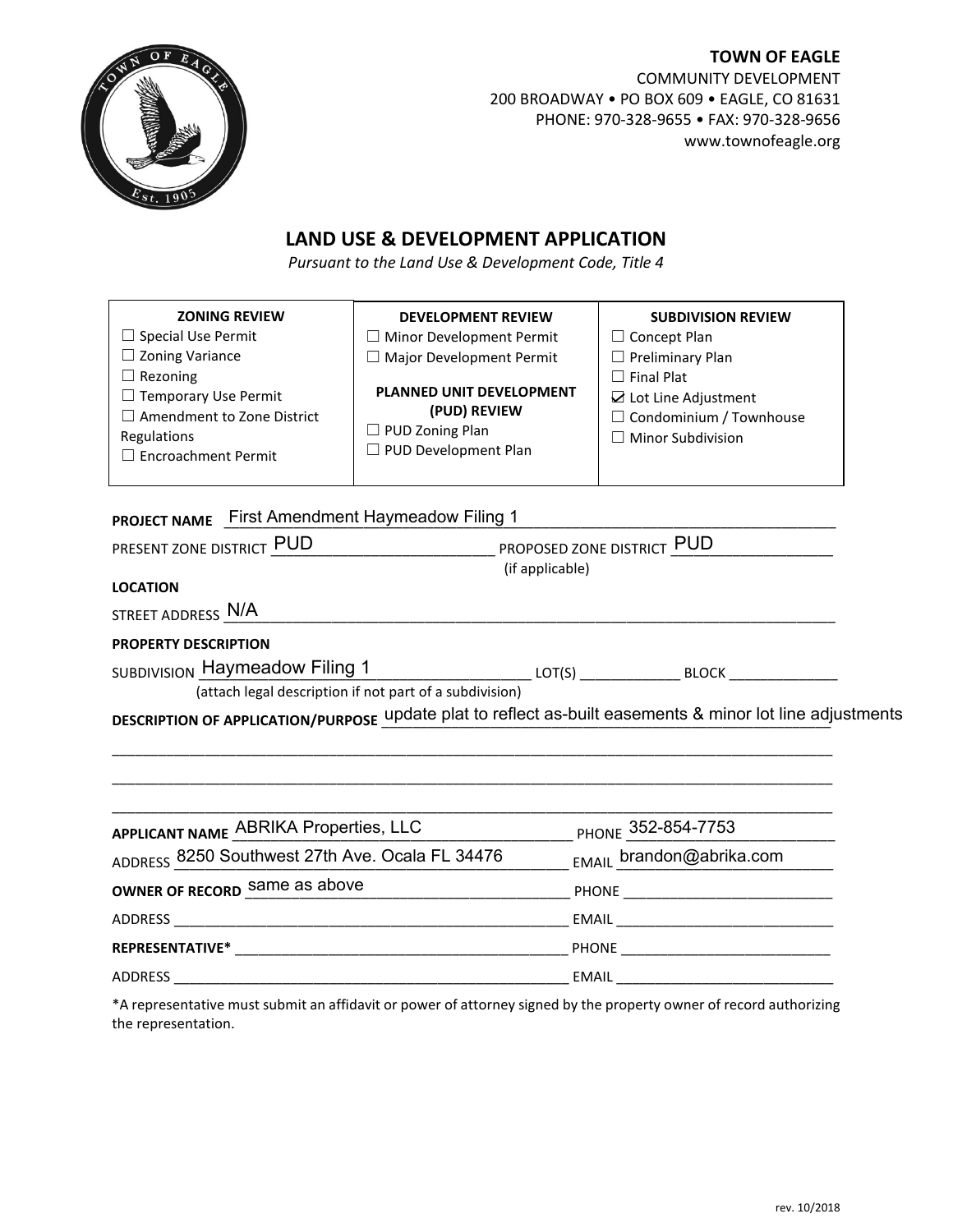## **APPLICATION SUBMITTAL ITEMS:**

The following submittal materials must be submitted in full before the application will be deemed complete (please check all items that are being submitted):

 $\Box$  Applicable fees and deposits.

 $\boxtimes$  Project Narrative, describing the project, its compliance with any applicable review criteria, any impacts to the surrounding area, and any other relevant information.

 $\Box$  Surrounding and interested Property Ownership Report (see project specific checklist for more information).

 $\Box$  Proof of Ownership (ownership & encumbrance report) for subject property.

܆ Site Plan, drawn to scale and depicting the locations and boundaries of existing and proposed lots and structures.

 $\Box$  Project specific checklist.

## **FEES AND DEPOSITS:**

*See Eagle Municipal Code Section 4.03.080*

- 1. Application fees shall be paid in full at the time of the filing of the application and unless paid, the application shall not be deemed complete. All fees are nonrefundable.
- 2. As described in Eagle Municipal Code § 4.03.080, third-party consultants may be necessary for the review and processing of applications. These costs ("pass-through costs") must be paid by the applicant. If passthrough costs are expected, the applicant must pay a deposit at the time the application is filed. If at any time the deposit does not fully cover the pass-through costs, the applicant must pay another subsequent deposit before the Town will continue processing the application.
- 3. The Town may withhold the recording of any Subdivision Final Plat or Development Plan or the signing of any Resolution or Ordinance until all pass-through fees are paid in full.
- 4. Within 30 days of approval or denial of an application, any remaining deposit shall be returned to the applicant. If an application is withdrawn, any remaining deposit shall be returned to the applicant within 60 days.

I have read the application form and certify that the information contained herein is correct and accurate to the best of my knowledge. I understand that it is my responsibility to provide the Town with accurate information related to this application. I UNDERSTAND THAT FILING AN APPLICATION IS NOT A GUARANTEE THAT THE APPLICATION WILL BE APPROVED.

\_\_\_\_\_\_\_\_\_\_\_\_\_\_\_\_\_\_\_\_\_\_\_\_\_\_\_\_\_\_\_\_\_\_\_\_\_\_\_\_\_\_\_\_\_\_\_\_\_\_\_\_\_\_\_\_\_\_\_\_\_\_ \_\_\_\_\_\_\_\_\_\_\_\_\_\_\_\_\_\_\_\_\_\_\_\_\_\_\_\_\_

Signature **Date** 

| <b>FOR OFFICE USE ONLY</b>  |                  |                    |
|-----------------------------|------------------|--------------------|
| DATE RECEIVED               | BY               | <b>FILE NUMBER</b> |
| <b>REVIEW FEE</b>           | <b>DATE PAID</b> | <b>RECEIVED BY</b> |
| DATE CERTIFIED COMPLETE     | <b>BY</b>        |                    |
| <b>P&amp;Z HEARING DATE</b> | <b>DECISION</b>  |                    |
| <b>BOT HEARING DATE</b>     | <b>DECISION</b>  |                    |
|                             |                  |                    |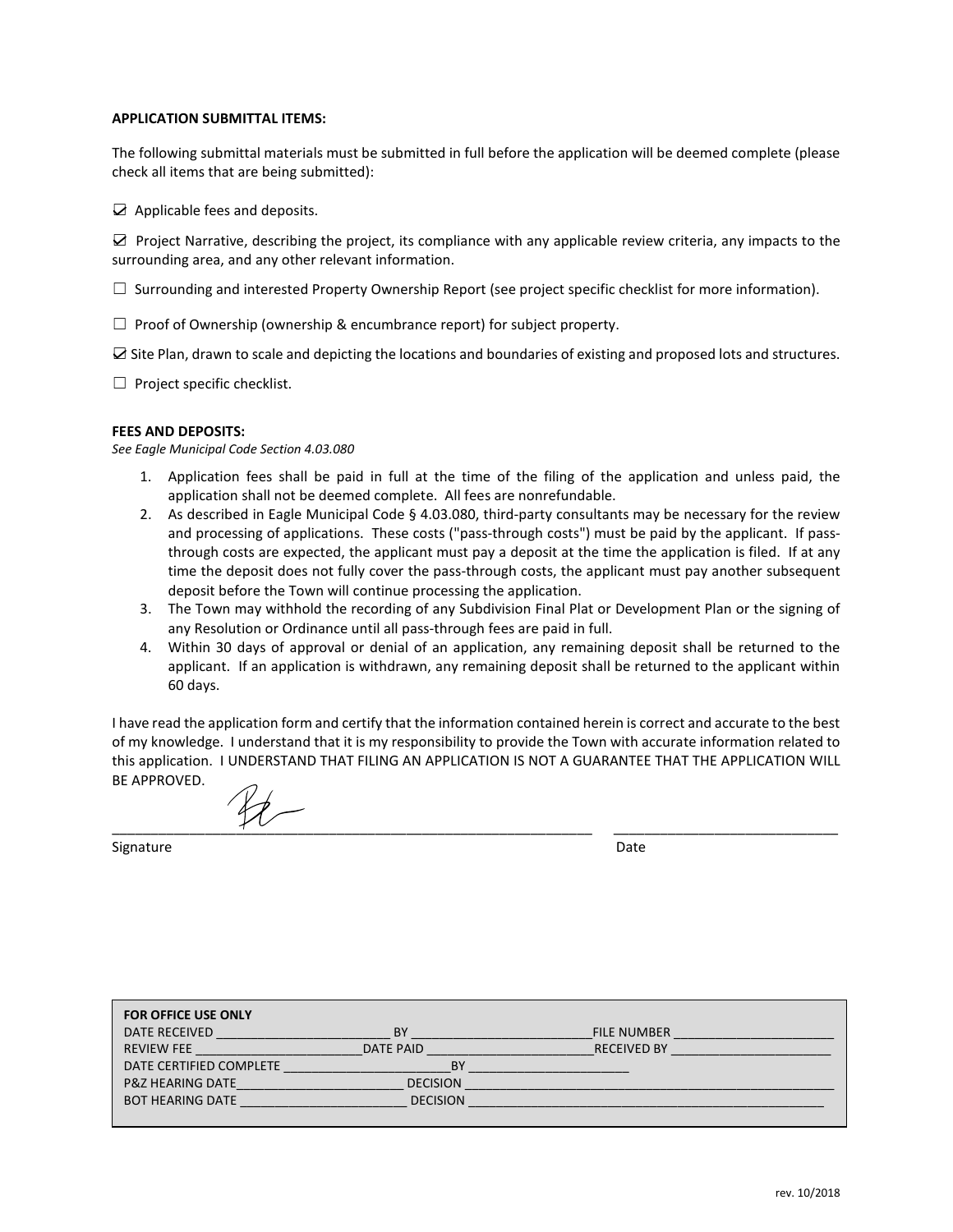December 2, 2020

Ms. Jessica Lake Town of Eagle Community Development PO Box 609 Eagle, CO 81632

HAND DELIVERED & via EMAIL

Re: Haymeadow PUD Final Plat – correction version

Dear Jessica:

Please accept this letter and the attachments as a formal application for Subdivision Final Plat application for the Haymeadow PUD.

This plat adjustment for Haymeadow Filing 1 has been a regular topic of discussion in our weekly Town of Eagle construction update meetings and will be familiar to the Public Works and Engineering staff. This is a required step in our final acceptance process. The plat adjustment revises the Haymeadow Filing 1 Final Plat by updating as-built shallow utility, water and sewer easements to reflect changes to the construction plans that were made during the construction process. Town of Eagle Public Works and Engineering staff are familiar with all proposed adjustments. There are no changes to any lot lines, only to easements that benefit utility companies or the public.

This amended plat does not create any change to any existing platted parcels, does not create any new parcels, does not change the density or land use of any existing parcels and does not affect any open space parcels in any adverse manner.

Under cover of this letter please find:

- One executed application form for a Subdivision Lot Line Adjustment.
- A check in the amount of \$2,650.00 representing an application fee of \$1,250 and a deposit fee of  $$1,400.00$ .
- Four copies of the Lot Line Adjustment Final Plat.
	- •! 2 copies of a "redlined" version indicating the revisions from the currently approved plat.
	- •! List of adjacent land owners, internal land owners and mineral rights owners.

This cover letter serves as the project description/narrative. I will submit a digital version of these documents via email. If Town Staff would like an AutoCad version for review please